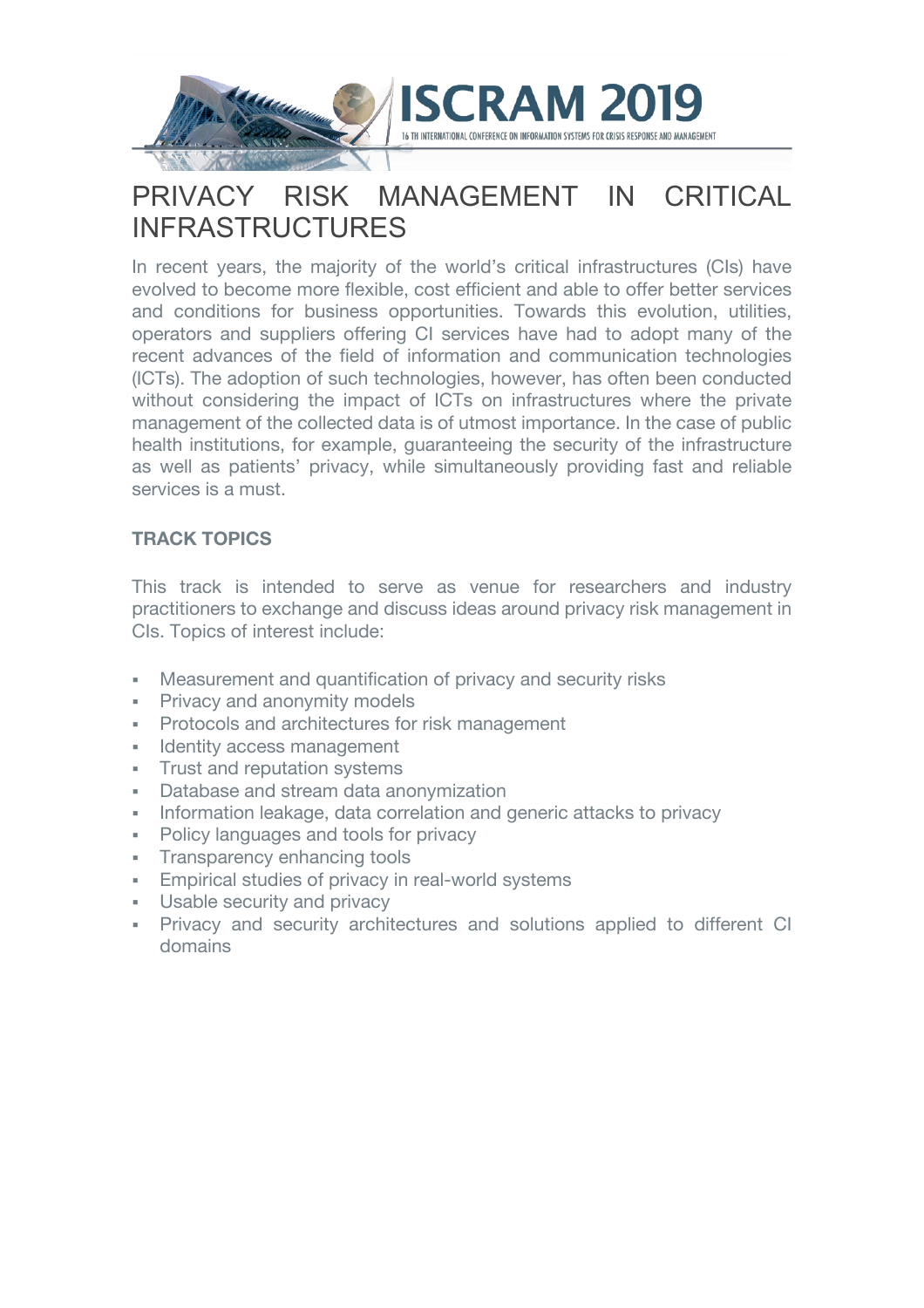

## **TRACK CO-CHAIRS**



ND MANAGEMENT

# Jordi Forné Muñoz UNIVERSITAT POLITÈCNICA DE CATALUNYA, SPAIN

Jordi Forné received the M.S. and the Ph.D. in Telecommunications Engineering from the Universitat Politècnica de Catalunya (UPC). He is with the SISCOM (Smart Services for Information Systems and Communication Networks) research group, leading the research team on data privacy.

Currently, he is an Associate Professor at the Telecommunications Engineering School in Barcelona - ETSETB . From 2014 he is in possession of the Advanced Research Accreditation and the Full Professor Accreditation.



### Javier Parra Arnau

UNIVERSITAT ROVIRA I VIRGILI, SPAIN

Javier Parra-Arnau received the M.S. and Ph.D. degrees in Telematics Engineering from the Universitat Politècnica de Catalunya (Technical University of Catalonia, UPC), Barcelona, Spain, in 2009 and 2013 respectively. During his doctoral studies, he was a visiting researcher at NEC Laboratories Europe in Heidelberg, Germany, and also a lecturer of a course on telematics and communication networks.

From 2014 to 2015, he worked as a postdoctoral researcher with the Privatics Team, at INRIA Grenoble, Rhônes-Alpes, France. Since December 2015, he is a Juan de la